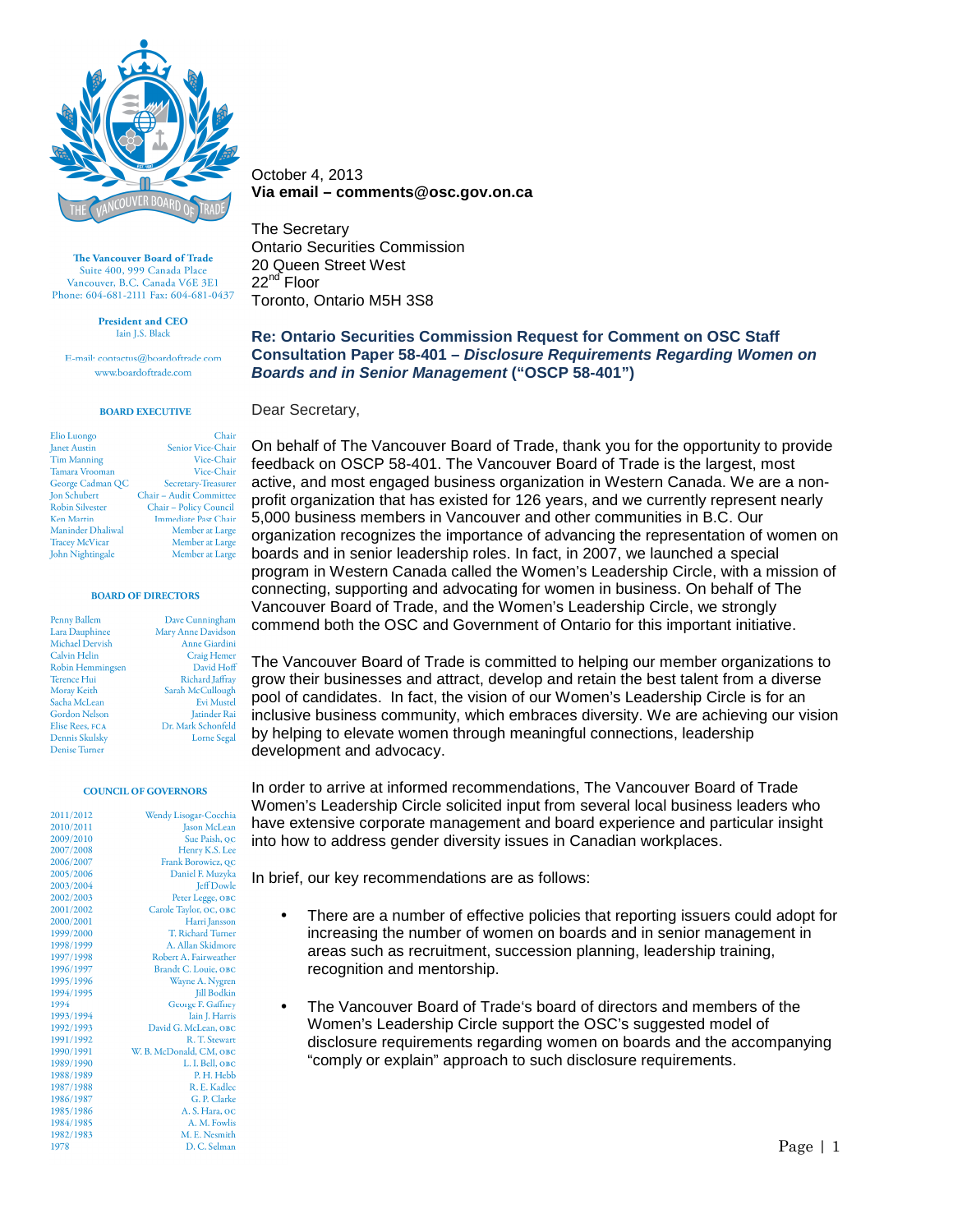

> **President and CEO Jain LS**, Black

E-mail: contactus@boardoftrade.com www.boardoftrade.com

### **BOARD EXECUTIVE**

| Elio Luongo            | Chair                       |
|------------------------|-----------------------------|
| Janet Austin           | Senior Vice-Chair           |
| <b>Tim Manning</b>     | Vice-Chair                  |
| Tamara Vrooman         | Vice-Chair                  |
| George Cadman QC       | Secretary-Treasurer         |
| Jon Schubert           | Chair - Audit Committee     |
| <b>Robin Silvester</b> | Chair - Policy Council      |
| <b>Ken Martin</b>      | <b>Immediate Past Chair</b> |
| Maninder Dhaliwal      | Member at Large             |
| <b>Tracey McVicar</b>  | Member at Large             |
| John Nightingale       | Member at Large             |

#### **BOARD OF DIRECTORS**

| Penny Ballem            | Dave Cunningham      |
|-------------------------|----------------------|
| Lara Dauphinee          | Mary Anne Davidson   |
| Michael Dervish         | <b>Anne Giardini</b> |
| Calvin Helin            | Craig Hemer          |
| <b>Robin Hemmingsen</b> | David Hoff           |
| <b>Terence Hui</b>      | Richard Jaffray      |
| Moray Keith             | Sarah McCullough     |
| Sacha McLean            | <b>Evi Mustel</b>    |
| <b>Gordon Nelson</b>    | <b>Jatinder Rai</b>  |
| Elise Rees, FCA         | Dr. Mark Schonfeld   |
| Dennis Skulsky          | <b>Lorne</b> Segal   |
| Denice Turner           |                      |

#### **COUNCIL OF GOVERNORS**

| Wendy Lisogar-Cocchi   | 2011/2012 |
|------------------------|-----------|
| Jason McLear           | 2010/2011 |
| Sue Paish, Q           | 2009/2010 |
| Henry K.S. Le          | 2007/2008 |
| Frank Borowicz, Qo     | 2006/2007 |
| Daniel F. Muzyk        | 2005/2006 |
| Jeff Dowl              | 2003/2004 |
| Peter Legge, Ов        | 2002/2003 |
| Carole Taylor, OC, ОВ  | 2001/2002 |
| Harri Janssor          | 2000/2001 |
| T. Richard Turne       | 1999/2000 |
| A. Allan Skidmor       | 1998/1999 |
| Robert A. Fairweathe   | 1997/1998 |
| Brandt C. Louie, OB    | 1996/1997 |
| Wayne A. Nygrei        | 1995/1996 |
| Jill Bodkii            | 1994/1995 |
| George F. Gaffne       | 1994      |
| Iain J. Harri          | 1993/1994 |
| David G. McLean, ов    | 1992/1993 |
| R. T. Stewar           | 1991/1992 |
| W. B. McDonald, СМ, ов | 1990/1991 |
| L. I. Bell, ов         | 1989/1990 |
| P. H. Hebl             | 1988/1989 |
| R. E. Kadle            | 1987/1988 |
| G. P. Clark            | 1986/1987 |
| A. S. Hara, O          | 1985/1986 |
| A. M. Fowli            | 1984/1985 |
| M. E. Nesmitl          | 1982/1983 |
| D. C. Selmai           | 1978      |

- Similar to Canada Labour requirements, each reporting issuer should be required to disclose on an annual basis their own performance regarding representation of women on their board and their senior management team.
- Each reporting issuer should be required to develop and disclose the policies and procedures, appropriate to their organization and market, that it has implemented and its planned steps in order to achieve greater representation of women at the board level and in senior leadership roles.
- We must provide suggested policies and content to support Canadian businesses as they strive for greater gender diversity in their ranks, and support them to track their progress and performance; however, we must not be too prescriptive given each organization will be different depending on the nature of its business, its industry sector, the diversity of the pool of talent, and the diversity of its customer base and the communities in which it operates.

## **1. What are the effective policies for increasing the number of women on boards and in senior management?**

Programs at various levels of each organization need to be developed and implemented. An effective approach would start with recruitment. Candidate pools must include diverse candidates; the "pipeline" of diverse employees must increase at all levels through various recruitment programs. Then best practices regarding promotions need to be developed. For instance, special attention must be given to the diversity of candidates on succession plans. Education is important as all leaders must be trained in conscious and unconscious biases and on the value of diversity for the success of the business' strategy. This is crucial to the decision-making process on recruitment and promotions. As well, there should be fair access to leadership training.

A focus on recognition is equally important; we need to celebrate diverse teams and recognize the individuals who lead and inspire them. We also need to celebrate women's achievements and men championing women. Mentorship, sponsorship and networking should be encouraged and educating both men and women on the value of such is essential. These are just examples of programs that will be effective in increasing women's representation in senior ranks of an organization and which demonstrate the complexity and breadth of the exercise.

## **2. What type of disclosure requirements regarding women on boards and in senior management would be most appropriate and useful?**

The Vancouver Board of Trade's board of directors and members of the Women's Leadership Circle support the OSC's suggested model of disclosure requirements regarding women on boards and in senior management. Furthermore, as noted on page 3 of the OSC consultation paper dated July 30, 2013, "corporate decisionmaking benefits from a variety of opinions and viewpoints. This diversity is enhanced when leadership roles are filled with individuals who have different professional experience, education, skills and individual qualities and attributes such as gender, age, ethnicity and cultural background." We advocate for a movement to expand the overall diversity of corporate boards to reflect the rich diversity of our communities across Canada.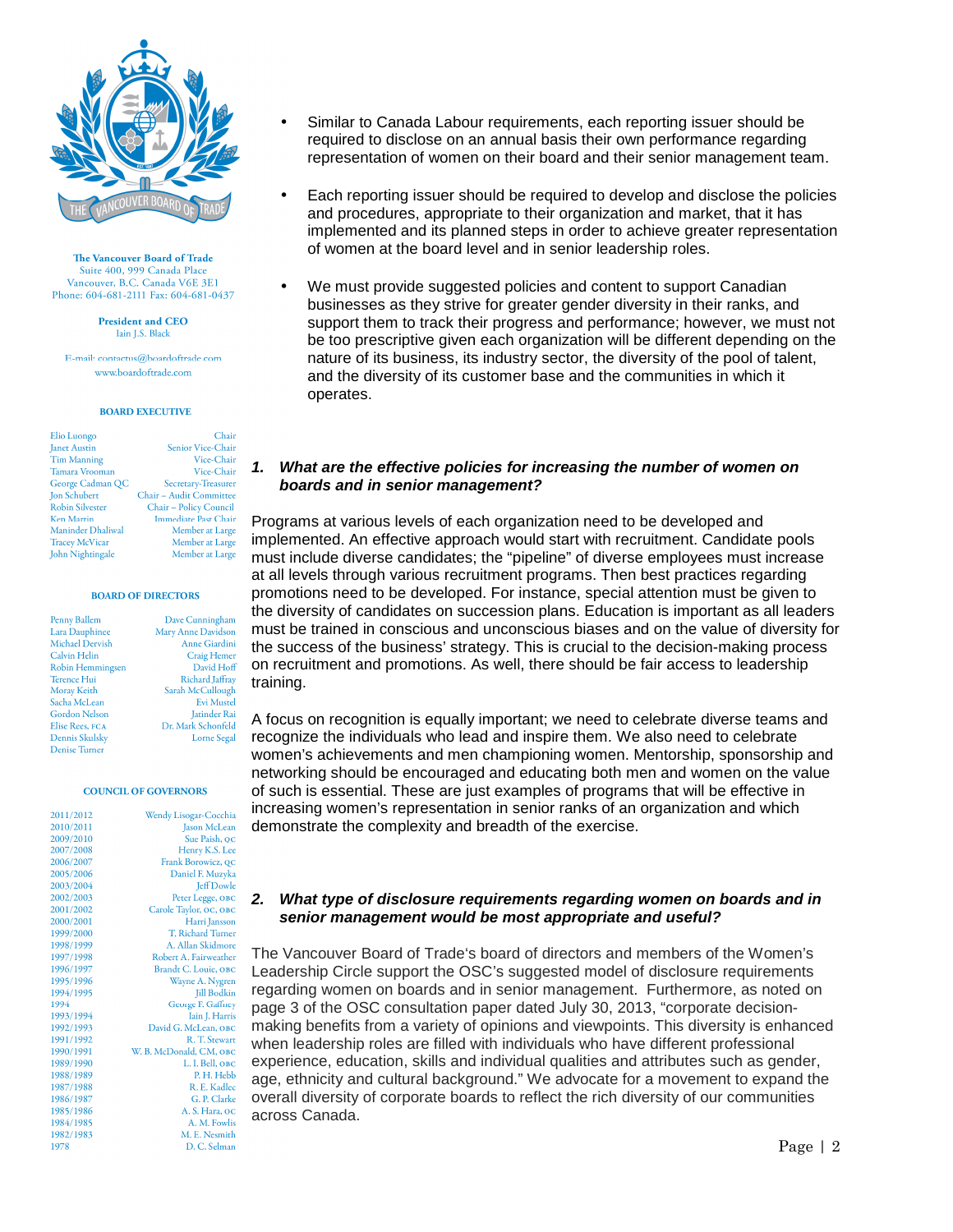

**President and CEO Jain LS**, Black

E-mail: contactus@boardoftrade.com www.boardoftrade.com

## **BOARD EXECUTIVE**

| Elio Luongo             | Chair                       |
|-------------------------|-----------------------------|
| Janet Austin            | Senior Vice-Chair           |
| <b>Tim Manning</b>      | Vice-Chair                  |
| Tamara Vrooman          | Vice-Chair                  |
| George Cadman QC        | Secretary-Treasurer         |
| Jon Schubert            | Chair - Audit Committee     |
| <b>Robin Silvester</b>  | Chair - Policy Council      |
| <b>Ken Martin</b>       | <b>Immediate Past Chair</b> |
| Maninder Dhaliwal       | Member at Large             |
| <b>Tracey McVicar</b>   | Member at Large             |
| <b>John Nightingale</b> | Member at Large             |

#### **BOARD OF DIRECTORS**

| Penny Ballem         | Dave Cunningham    |
|----------------------|--------------------|
| Lara Dauphinee       | Mary Anne Davidson |
| Michael Dervish      | Anne Giardini      |
| Calvin Helin         | Craig Hemer        |
| Robin Hemmingsen     | David Hoff         |
| Terence Hui          | Richard Jaffray    |
| Moray Keith          | Sarah McCullough   |
| Sacha McLean         | Evi Muste          |
| <b>Gordon Nelson</b> | Jatinder Rai       |
| Elise Rees, FCA      | Dr. Mark Schonfeld |
| Dennis Skulsky       | Lorne Segal        |
| Denice Turner        |                    |

#### **COUNCIL OF GOVERNORS**

| 2011/2012 | Wendy Lisogar-Cocchia    |
|-----------|--------------------------|
| 2010/2011 | Jason McLean             |
| 2009/2010 | Sue Paish, QC            |
| 2007/2008 | Henry K.S. Lee           |
| 2006/2007 | Frank Borowicz, QC       |
| 2005/2006 | Daniel F. Muzyka         |
| 2003/2004 | <b>Jeff Dowle</b>        |
| 2002/2003 | Peter Legge, OBC         |
| 2001/2002 | Carole Taylor, OC, OBC   |
| 2000/2001 | Harri Jansson            |
| 1999/2000 | <b>T. Richard Turner</b> |
| 1998/1999 | A. Allan Skidmore        |
| 1997/1998 | Robert A. Fairweather    |
| 1996/1997 | Brandt C. Louie, OBC     |
| 1995/1996 | Wayne A. Nygren          |
| 1994/1995 | <b>Jill Bodkin</b>       |
| 1994      | George F. Gaffney        |
| 1993/1994 | Iain J. Harris           |
| 1992/1993 | David G. McLean, OBC     |
| 1991/1992 | R. T. Stewart            |
| 1990/1991 | W. B. McDonald, CM, OBC  |
| 1989/1990 | L. I. Bell, OBC          |
| 1988/1989 | P. H. Hebb               |
| 1987/1988 | R. E. Kadlec             |
| 1986/1987 | G. P. Clarke             |
| 1985/1986 | A. S. Hara, oc           |
| 1984/1985 | A. M. Fowlis             |
| 1982/1983 | M. E. Nesmith            |
| 1978      | D. C. Selman             |

We do not believe that there is an appetite within corporate Canada for mandated quotas, nor will a "one size fits all" approach be the most beneficial model for Canada. Furthermore, we support the view that the circumstances of each Canadian company will vary and individual boards of directors are best placed to determine the most appropriate policies and targets on gender diversity for their companies.

Achieving gender diversity in senior management roles in a large organization is much more complex than at the board level. Increasing gender diversity cannot be focused only on senior management ranks: the effort has to be undertaken companywide and requires a cultural shift.

## **3. Are the proposed scope and content of the model disclosure requirements described in Part 4 of this consultation paper appropriate? Are there additional or different disclosure requirements that should be considered? Please explain.**

The Women's Leadership Circle supports the need for a long-term and thoughtful discussion on the issue of quotas and targets. We do support a made-in-Canada approach: collaboration with the corporate director community, our growing group of member companies, governments, academic institutions, aspiring directors, individual shareholders and institutional investors to speed up the pace of change.

We fully support initiatives such as the CBDC's Get On Board governance education program, designed to equip board-ready and high-potential diverse candidates with the tools to pursue board placement. Another noteworthy CBDC initiative is Diversity 50, Canada's only national database of qualified, diverse candidates for corporate board of director appointments.

**4. What type of statistics, data and/or accompanying qualitative information regarding the representation of women in their organization should nonventure issuers be required to disclose? Should such disclosure be reported for the non-venture issuer only or for all of its subsidiary entities also?** 

We believe the statistics, data, and other information that Canadian issuers should be required to disclose are the following:

- Percentage of female employees in their organization on a consolidated basis for their entire corporate group;
- Percentage of female employees in senior leadership roles;
- Percentage of female members on the corporate board;
- Whether or not the organization has a formal gender diversity policy and framework in place.

This information would indicate the level of gender diversity in the organization. However, we note that the interpretation of this diversity data will vary with each organization depending on the nature of its business, its industry sector, the diversity of the pool of talent, and the diversity of its customer base and the communities in